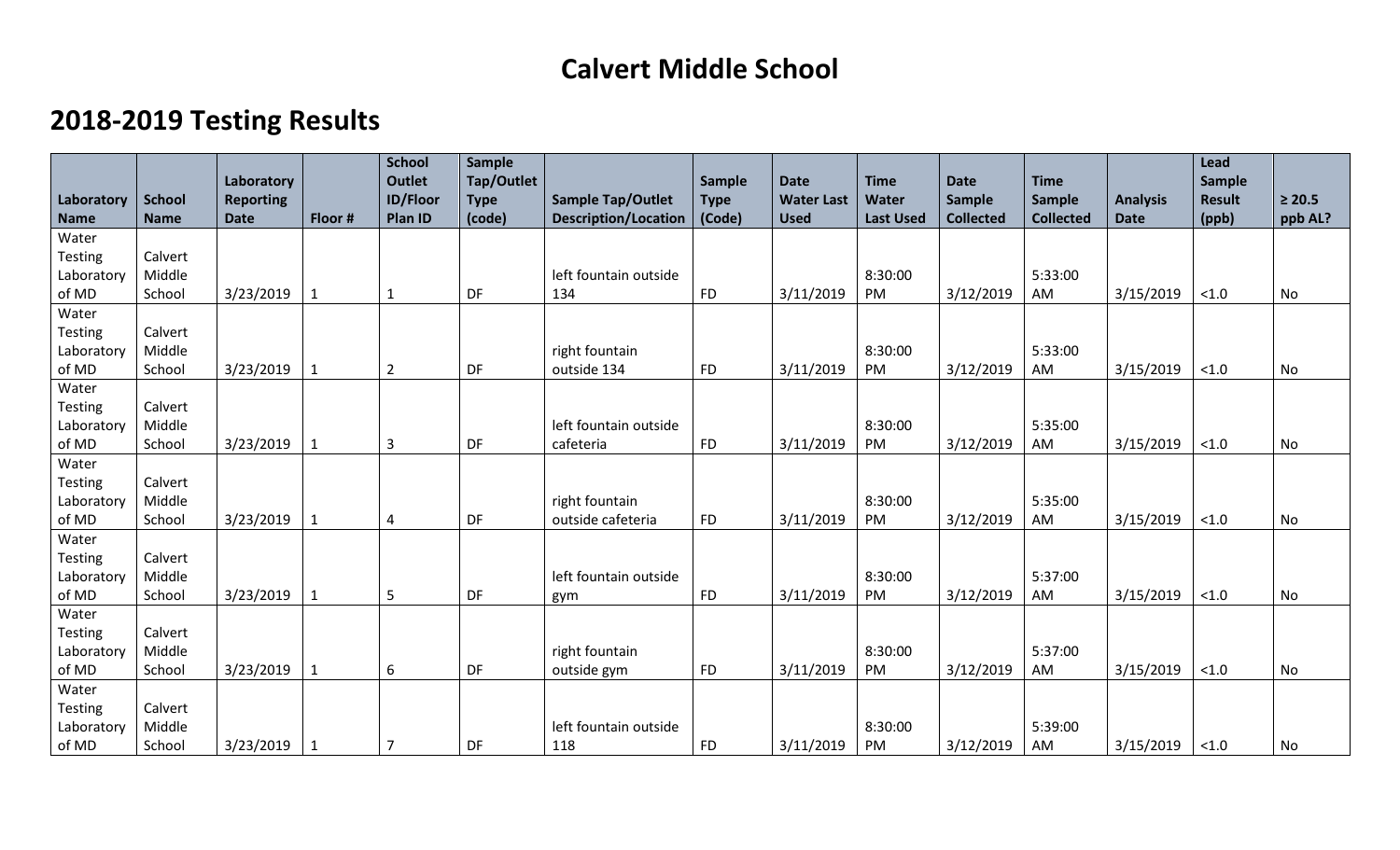| <b>Testing</b><br>Calvert<br>Middle<br>right fountain<br>5:39:00<br>8:30:00<br>Laboratory<br>DF<br>AM<br>of MD<br>School<br>3/23/2019<br>8<br><b>FD</b><br>3/11/2019<br>PM<br>3/12/2019<br>3/15/2019<br>outside 118<br>No<br>-1<br>< 1.0<br>Water<br><b>Testing</b><br>Calvert |  |
|--------------------------------------------------------------------------------------------------------------------------------------------------------------------------------------------------------------------------------------------------------------------------------|--|
|                                                                                                                                                                                                                                                                                |  |
|                                                                                                                                                                                                                                                                                |  |
|                                                                                                                                                                                                                                                                                |  |
|                                                                                                                                                                                                                                                                                |  |
|                                                                                                                                                                                                                                                                                |  |
| Middle<br>left fountain outside<br>8:30:00<br>5:40:00<br>Laboratory                                                                                                                                                                                                            |  |
| 9<br>DF<br>AM<br>of MD<br>School<br>3/23/2019<br>115<br><b>FD</b><br>3/11/2019<br>PM<br>3/12/2019<br>3/15/2019<br>$\mathbf{1}$<br>$<1.0$<br>No                                                                                                                                 |  |
| Water                                                                                                                                                                                                                                                                          |  |
| <b>Testing</b><br>Calvert                                                                                                                                                                                                                                                      |  |
| 5:40:00<br>Middle<br>right fountain<br>8:30:00<br>Laboratory                                                                                                                                                                                                                   |  |
| of MD<br>School<br>3/23/2019<br>10<br>DF<br><b>FD</b><br>3/11/2019<br>PM<br>3/12/2019<br>AM<br>3/15/2019<br>No<br>outside 115<br>< 1.0<br>$\mathbf 1$                                                                                                                          |  |
| Water                                                                                                                                                                                                                                                                          |  |
| <b>Testing</b><br>Calvert                                                                                                                                                                                                                                                      |  |
| Middle<br>left fountain outside<br>8:30:00<br>5:41:00<br>Laboratory                                                                                                                                                                                                            |  |
| DF<br>of MD<br>School<br>3/23/2019<br>11<br><b>FD</b><br>3/11/2019<br>PM<br>3/12/2019<br>AM<br>3/15/2019<br>< 1.0<br>No<br>$\mathbf{1}$<br>guidance                                                                                                                            |  |
| Water                                                                                                                                                                                                                                                                          |  |
| <b>Testing</b><br>Calvert                                                                                                                                                                                                                                                      |  |
| Middle<br>right fountain<br>8:30:00<br>5:41:00<br>Laboratory                                                                                                                                                                                                                   |  |
| DF<br>of MD<br>School<br>3/23/2019<br>12<br><b>FD</b><br>3/11/2019<br>PM<br>3/12/2019<br>AM<br>3/15/2019<br>No<br>outside guidance<br>$<1.0$<br>1                                                                                                                              |  |
| Water                                                                                                                                                                                                                                                                          |  |
| Testing<br>Calvert                                                                                                                                                                                                                                                             |  |
| 8:30:00<br>5:43:00<br>Middle<br>left fountain outside<br>Laboratory                                                                                                                                                                                                            |  |
| 3/23/2019<br>13<br>DF<br>of MD<br>School<br><b>FD</b><br>3/11/2019<br>PM<br>3/12/2019<br>AM<br>3/15/2019<br>No<br>201<br>< 1.0<br>$\mathbf{1}$                                                                                                                                 |  |
| Water                                                                                                                                                                                                                                                                          |  |
| <b>Testing</b><br>Calvert                                                                                                                                                                                                                                                      |  |
| right fountain<br>8:30:00<br>5:43:00<br>Middle<br>Laboratory                                                                                                                                                                                                                   |  |
| DF<br>of MD<br>3/23/2019<br>14<br><b>FD</b><br>3/11/2019<br>PM<br>3/12/2019<br>AM<br>3/15/2019<br>No<br>School<br>outside 201<br>< 1.0<br>1                                                                                                                                    |  |
| Water                                                                                                                                                                                                                                                                          |  |
| <b>Testing</b><br>Calvert                                                                                                                                                                                                                                                      |  |
| Middle<br>8:30:00<br>5:45:00<br>left fountain outside<br>Laboratory                                                                                                                                                                                                            |  |
| of MD<br>3/23/2019<br>15<br>DF<br>212<br><b>FD</b><br>3/11/2019<br>PM<br>3/12/2019<br>3/15/2019<br>No<br>School<br>AM<br>< 1.0                                                                                                                                                 |  |
| Water                                                                                                                                                                                                                                                                          |  |
| Testing<br>Calvert                                                                                                                                                                                                                                                             |  |
| Middle<br>5:45:00<br>right fountain<br>8:30:00<br>Laboratory                                                                                                                                                                                                                   |  |
| DF<br>16<br>AM<br>No<br>of MD<br>School<br>3/23/2019<br>outside 212<br><b>FD</b><br>3/11/2019<br>PM<br>3/12/2019<br>3/15/2019<br>$<1.0$<br>$\mathbf{1}$                                                                                                                        |  |
| Calvert                                                                                                                                                                                                                                                                        |  |
| 5:47:00<br>Middle<br>left fountain outside<br>8:30:00<br>Water                                                                                                                                                                                                                 |  |
| ${\sf FD}$<br>3/23/2019<br>17<br>DF<br>223<br>3/11/2019<br>PM<br>3/12/2019<br>AM<br>School<br>3/15/2019<br>$<1.0$<br>No<br>Testing<br>$\mathbf 1$                                                                                                                              |  |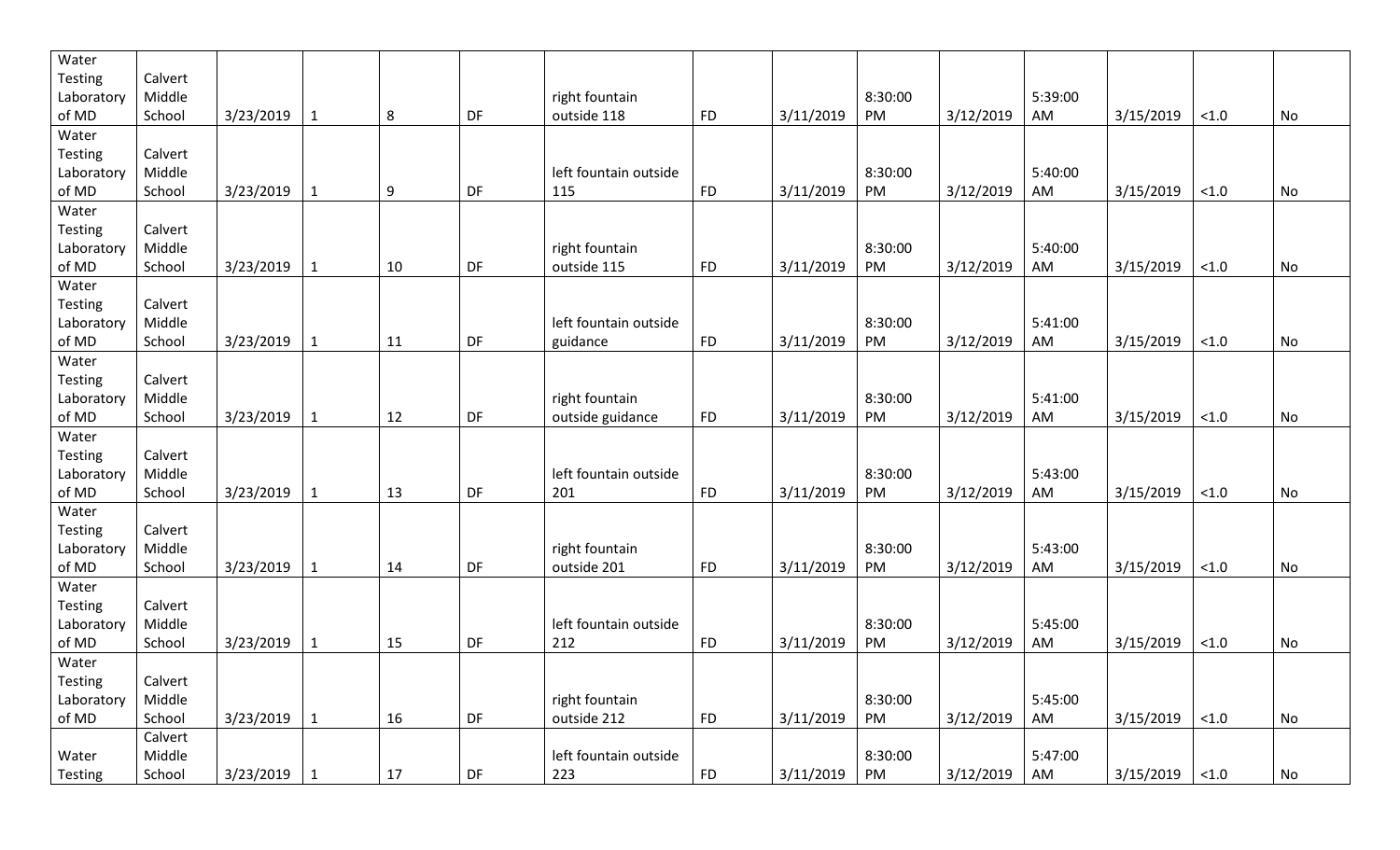| Laboratory |         |           |              |    |           |                        |           |           |         |           |         |           |        |           |
|------------|---------|-----------|--------------|----|-----------|------------------------|-----------|-----------|---------|-----------|---------|-----------|--------|-----------|
| of MD      |         |           |              |    |           |                        |           |           |         |           |         |           |        |           |
| Water      |         |           |              |    |           |                        |           |           |         |           |         |           |        |           |
| Testing    | Calvert |           |              |    |           |                        |           |           |         |           |         |           |        |           |
| Laboratory | Middle  |           |              |    |           | right fountain         |           |           | 8:30:00 |           | 5:47:00 |           |        |           |
| of MD      | School  | 3/23/2019 | $\mathbf{1}$ | 18 | DF        | outside 223            | <b>FD</b> | 3/11/2019 | PM      | 3/12/2019 | AM      | 3/15/2019 | $<1.0$ | No        |
| Water      |         |           |              |    |           |                        |           |           |         |           |         |           |        |           |
| Testing    | Calvert |           |              |    |           |                        |           |           |         |           |         |           |        |           |
| Laboratory | Middle  |           |              |    |           | left fountain boys     |           |           | 8:30:00 |           | 6:06:00 |           |        |           |
| of MD      | School  | 3/23/2019 | $\mathbf{1}$ | 19 | DF        | locker room            | <b>FD</b> | 3/11/2019 | PM      | 3/12/2019 | AM      | 3/15/2019 | < 1.0  | No        |
| Water      |         |           |              |    |           |                        |           |           |         |           |         |           |        |           |
| Testing    | Calvert |           |              |    |           |                        |           |           |         |           |         |           |        |           |
| Laboratory | Middle  |           |              |    |           | right fountain boys    |           |           | 8:30:00 |           | 6:06:00 |           |        |           |
| of MD      | School  | 3/23/2019 | $\mathbf{1}$ | 20 | DF        | locker room            | <b>FD</b> | 3/11/2019 | PM      | 3/12/2019 | AM      | 3/15/2019 | $<1.0$ | No        |
| Water      |         |           |              |    |           |                        |           |           |         |           |         |           |        |           |
| Testing    | Calvert |           |              |    |           |                        |           |           |         |           |         |           |        |           |
| Laboratory | Middle  |           |              |    |           | left fountain girls    |           |           | 8:30:00 |           | 6:04:00 |           |        |           |
| of MD      | School  | 3/23/2019 | $\mathbf{1}$ | 21 | DF        | locker room            | <b>FD</b> | 3/11/2019 | PM      | 3/12/2019 | AM      | 3/15/2019 | $<1.0$ | No        |
| Water      |         |           |              |    |           |                        |           |           |         |           |         |           |        |           |
| Testing    | Calvert |           |              |    |           |                        |           |           |         |           |         |           |        |           |
| Laboratory | Middle  |           |              |    |           | right fountain girls   |           |           | 8:30:00 |           | 6:04:00 |           |        |           |
| of MD      | School  | 3/23/2019 | $\mathbf{1}$ | 22 | DF        | locker room            | <b>FD</b> | 3/11/2019 | PM      | 3/12/2019 | AM      | 3/15/2019 | < 1.0  | No        |
| Water      |         |           |              |    |           |                        |           |           |         |           |         |           |        |           |
| Testing    | Calvert |           |              |    |           |                        |           |           |         |           |         |           |        |           |
| Laboratory | Middle  |           |              |    |           |                        |           |           | 8:30:00 |           | 5:33:00 |           |        |           |
| of MD      | School  | 3/23/2019 | $\mathbf{1}$ | 23 | CR        | faucet in 132          | <b>FD</b> | 3/11/2019 | PM      | 3/12/2019 | AM      | 3/15/2019 | $<1.0$ | No        |
| Water      |         |           |              |    |           |                        |           |           |         |           |         |           |        |           |
| Testing    | Calvert |           |              |    |           |                        |           |           |         |           |         |           |        |           |
| Laboratory | Middle  |           |              |    |           |                        |           |           | 8:30:00 |           | 5:35:00 |           |        |           |
| of $MD$    | School  | 3/23/2019 | $\mathbf{1}$ | 24 | <b>CR</b> | faucet in 134          | <b>FD</b> | 3/11/2019 | PM      | 3/12/2019 | AM      | 3/15/2019 | < 1.0  | <b>No</b> |
| Water      |         |           |              |    |           |                        |           |           |         |           |         |           |        |           |
| Testing    | Calvert |           |              |    |           |                        |           |           |         |           |         |           |        |           |
| Laboratory | Middle  |           |              |    |           |                        |           |           | 8:30:00 |           | 5:37:00 |           |        |           |
| of MD      | School  | 3/23/2019 | $1\,$        | 25 | <b>CR</b> | faucet in staff lounge | <b>FD</b> | 3/11/2019 | PM      | 3/12/2019 | AM      | 3/15/2019 | $<1.0$ | No        |
| Water      |         |           |              |    |           |                        |           |           |         |           |         |           |        |           |
| Testing    | Calvert |           |              |    |           |                        |           |           |         |           |         |           |        |           |
| Laboratory | Middle  |           |              |    |           | ice machine in staff   |           |           | 8:30:00 |           | 5:38:00 |           |        |           |
| of MD      | School  | 3/23/2019 | $\mathbf{1}$ | 26 | IM        | lounge                 | <b>FD</b> | 3/11/2019 | PM      | 3/12/2019 | AM      | 3/15/2019 | < 1.0  | No        |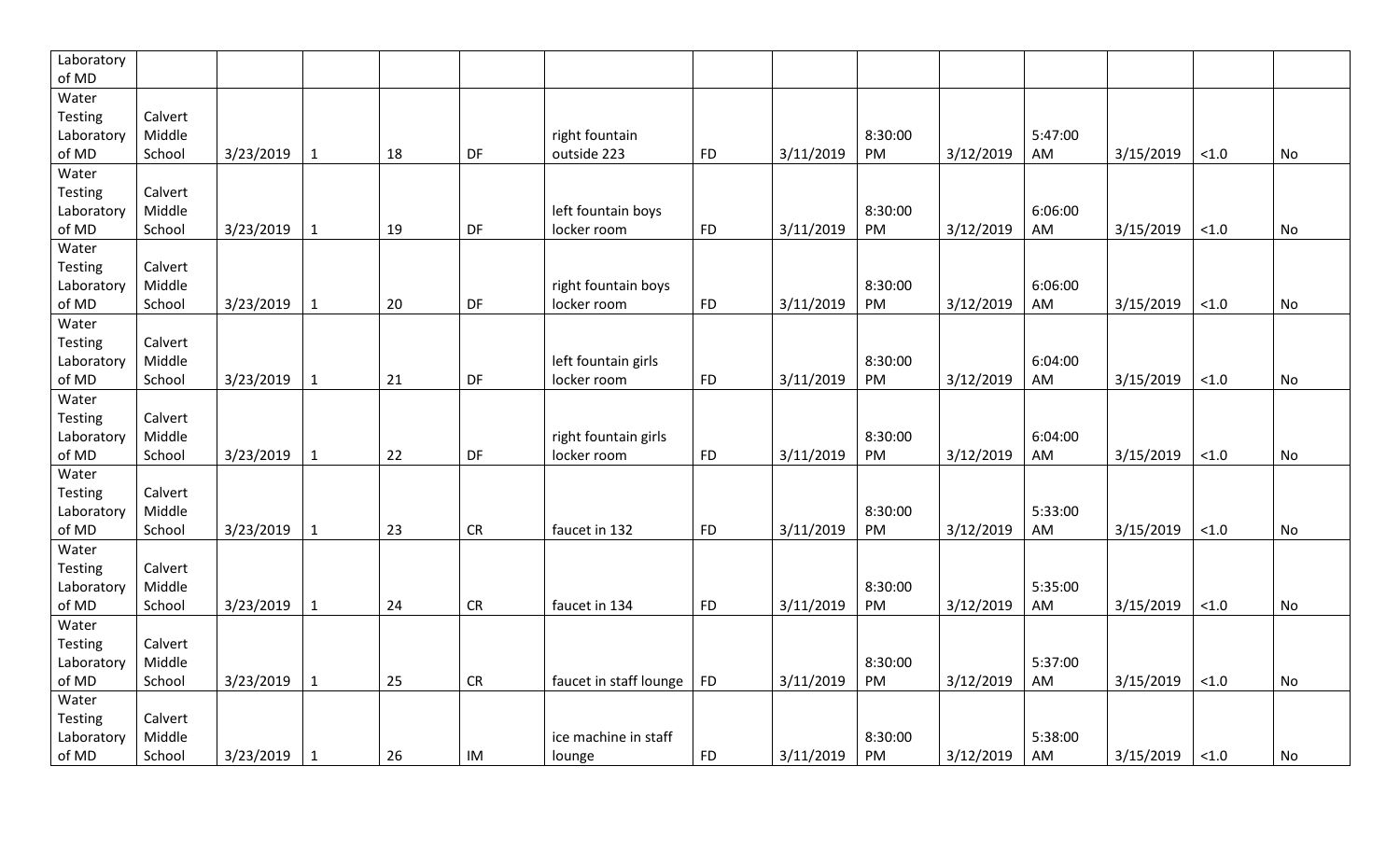| Water          |         |           |              |    |           |                      |           |           |         |           |         |           |        |    |
|----------------|---------|-----------|--------------|----|-----------|----------------------|-----------|-----------|---------|-----------|---------|-----------|--------|----|
| <b>Testing</b> | Calvert |           |              |    |           |                      |           |           |         |           |         |           |        |    |
| Laboratory     | Middle  |           |              |    |           |                      |           |           | 8:30:00 |           | 5:40:00 |           |        |    |
| of MD          | School  | 3/23/2019 | $\mathbf{1}$ | 27 | KS        | sprayer in dish room | <b>FD</b> | 3/11/2019 | PM      | 3/12/2019 | AM      | 3/15/2019 | < 1.0  | No |
| Water          |         |           |              |    |           |                      |           |           |         |           |         |           |        |    |
| Testing        | Calvert |           |              |    |           |                      |           |           |         |           |         |           |        |    |
| Laboratory     | Middle  |           |              |    |           | left faucet 3        |           |           | 8:30:00 |           | 5:41:00 |           |        |    |
| of MD          | School  | 3/23/2019 | $\mathbf{1}$ | 28 | KS        | compartment sink     | <b>FD</b> | 3/11/2019 | PM      | 3/12/2019 | AM      | 3/15/2019 | < 1.0  | No |
| Water          |         |           |              |    |           |                      |           |           |         |           |         |           |        |    |
| <b>Testing</b> | Calvert |           |              |    |           |                      |           |           |         |           |         |           |        |    |
| Laboratory     | Middle  |           |              |    |           | right faucet 3       |           |           | 8:30:00 |           | 5:41:00 |           |        |    |
| of MD          | School  | 3/23/2019 | $\mathbf{1}$ | 29 | KS        | compartment sink     | <b>FD</b> | 3/11/2019 | PM      | 3/12/2019 | AM      | 3/15/2019 | < 1.0  | No |
| Water          |         |           |              |    |           |                      |           |           |         |           |         |           |        |    |
| <b>Testing</b> | Calvert |           |              |    |           |                      |           |           |         |           |         |           |        |    |
| Laboratory     | Middle  |           |              |    |           | sprayer 2            |           |           | 8:30:00 |           | 5:42:00 |           |        |    |
| of MD          | School  | 3/23/2019 | $\mathbf{1}$ | 30 | KS        | compartment sink     | <b>FD</b> | 3/11/2019 | PM      | 3/12/2019 | AM      | 3/15/2019 | < 1.0  | No |
| Water          |         |           |              |    |           |                      |           |           |         |           |         |           |        |    |
| <b>Testing</b> | Calvert |           |              |    |           |                      |           |           |         |           |         |           |        |    |
| Laboratory     | Middle  |           |              |    |           | faucet 2             |           |           | 8:30:00 |           | 5:42:00 |           |        |    |
| of MD          | School  | 3/23/2019 | $\mathbf{1}$ | 31 | KS        | compartment sink     | <b>FD</b> | 3/11/2019 | PM      | 3/12/2019 | AM      | 3/15/2019 | < 1.0  | No |
| Water          |         |           |              |    |           |                      |           |           |         |           |         |           |        |    |
| <b>Testing</b> | Calvert |           |              |    |           |                      |           |           |         |           |         |           |        |    |
| Laboratory     | Middle  |           |              |    |           |                      |           |           | 8:30:00 |           | 5:44:00 |           |        |    |
| of MD          | School  | 3/23/2019 | $\mathbf{1}$ | 32 | KS        | solo faucet          | <b>FD</b> | 3/11/2019 | PM      | 3/12/2019 | AM      | 3/15/2019 | < 1.0  | No |
| Water          |         |           |              |    |           |                      |           |           |         |           |         |           |        |    |
| <b>Testing</b> | Calvert |           |              |    |           |                      |           |           |         |           |         |           |        |    |
| Laboratory     | Middle  |           |              |    |           | ice machine in       |           |           | 8:30:00 |           | 5:44:00 |           |        |    |
| of MD          | School  | 3/23/2019 | $\mathbf{1}$ | 33 | IM        | kitchen              | <b>FD</b> | 3/11/2019 | PM      | 3/12/2019 | AM      | 3/15/2019 | < 1.0  | No |
| Water          |         |           |              |    |           |                      |           |           |         |           |         |           |        |    |
| <b>Testing</b> | Calvert |           |              |    |           |                      |           |           |         |           |         |           |        |    |
| Laboratory     | Middle  |           |              |    |           |                      |           |           | 8:30:00 |           | 5:46:00 |           |        |    |
| of MD          | School  | 3/23/2019 | $\mathbf{1}$ | 34 | <b>KS</b> | kettle filler        | <b>FD</b> | 3/11/2019 | PM      | 3/12/2019 | AM      | 3/15/2019 | 2.6    | No |
| Water          |         |           |              |    |           |                      |           |           |         |           |         |           |        |    |
| Testing        | Calvert |           |              |    |           |                      |           |           |         |           |         |           |        |    |
| Laboratory     | Middle  |           |              |    |           |                      |           |           | 8:30:00 |           | 5:48:00 |           |        |    |
| of MD          | School  | 3/23/2019 | $\mathbf{1}$ | 35 | CR        | faucet 116           | <b>FD</b> | 3/11/2019 | PM      | 3/12/2019 | AM      | 3/15/2019 | $<1.0$ | No |
|                | Calvert |           |              |    |           |                      |           |           |         |           |         |           |        |    |
| Water          |         |           |              |    |           |                      |           |           |         |           |         |           |        |    |
|                | Middle  |           |              |    |           |                      |           |           | 8:30:00 |           | 5:50:00 |           |        |    |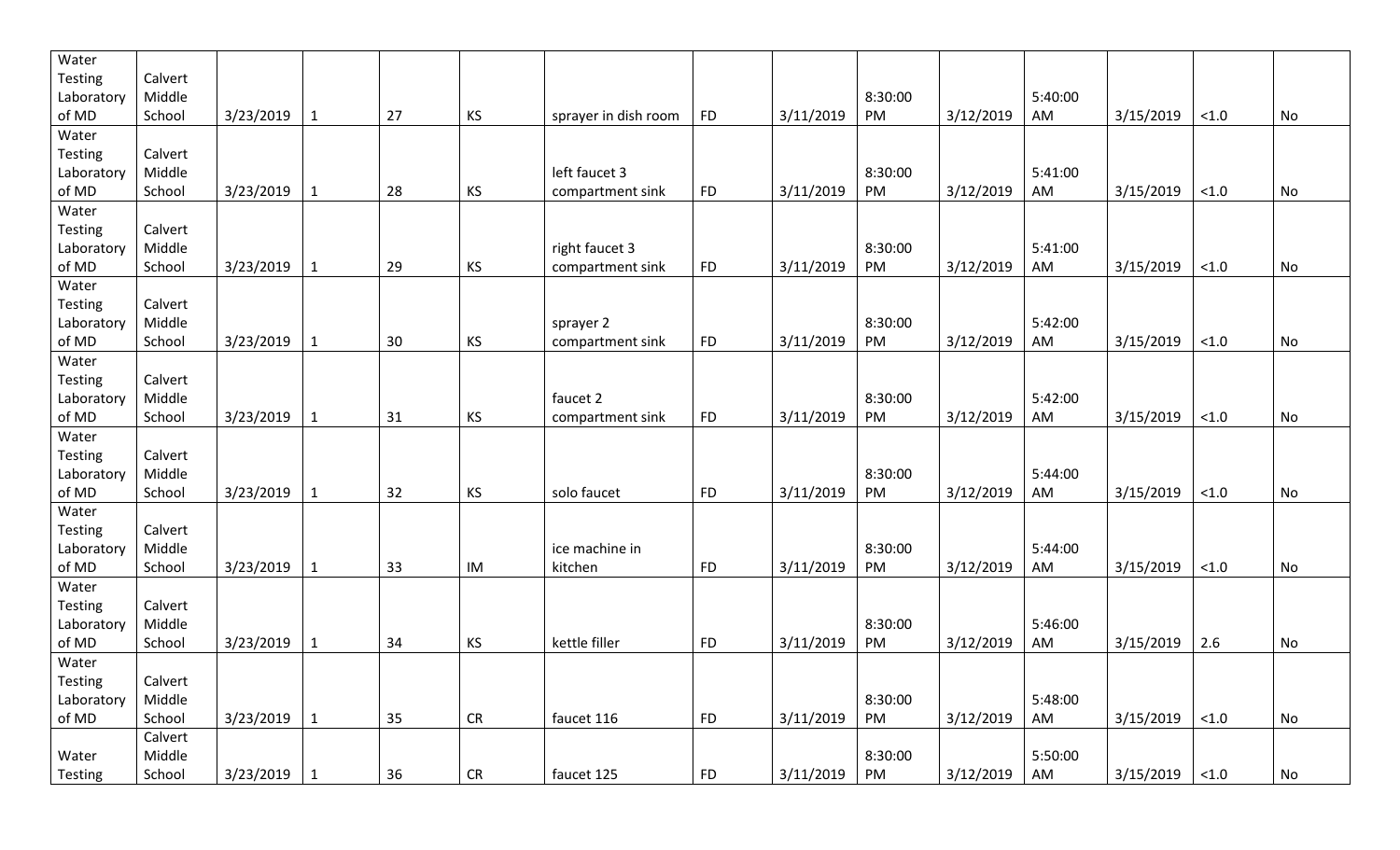| Laboratory     |         |           |              |    |           |                     |           |           |         |           |         |           |        |    |
|----------------|---------|-----------|--------------|----|-----------|---------------------|-----------|-----------|---------|-----------|---------|-----------|--------|----|
| of $MD$        |         |           |              |    |           |                     |           |           |         |           |         |           |        |    |
| Water          |         |           |              |    |           |                     |           |           |         |           |         |           |        |    |
| Testing        | Calvert |           |              |    |           |                     |           |           |         |           |         |           |        |    |
| Laboratory     | Middle  |           |              |    |           |                     |           |           | 8:30:00 |           | 5:51:00 |           |        |    |
| of MD          | School  | 3/23/2019 | $\mathbf{1}$ | 37 | CR        | faucet 123          | <b>FD</b> | 3/11/2019 | PM      | 3/12/2019 | AM      | 3/15/2019 | $<1.0$ | No |
| Water          |         |           |              |    |           |                     |           |           |         |           |         |           |        |    |
| Testing        | Calvert |           |              |    |           |                     |           |           |         |           |         |           |        |    |
| Laboratory     | Middle  |           |              |    |           |                     |           |           | 8:30:00 |           | 5:53:00 |           |        |    |
| of MD          | School  | 3/23/2019 | $\mathbf{1}$ | 38 | CR        | faucet 121          | <b>FD</b> | 3/11/2019 | PM      | 3/12/2019 | AM      | 3/15/2019 | < 1.0  | No |
| Water          |         |           |              |    |           |                     |           |           |         |           |         |           |        |    |
| Testing        | Calvert |           |              |    |           |                     |           |           |         |           |         |           |        |    |
| Laboratory     | Middle  |           |              |    |           |                     |           |           | 8:30:00 |           | 5:54:00 |           |        |    |
| of MD          | School  | 3/23/2019 | $\mathbf{1}$ | 39 | CR        | faucet in 112       | <b>FD</b> | 3/11/2019 | PM      | 3/12/2019 | AM      | 3/15/2019 | $<1.0$ | No |
| Water          |         |           |              |    |           |                     |           |           |         |           |         |           |        |    |
| <b>Testing</b> | Calvert |           |              |    |           |                     |           |           |         |           |         |           |        |    |
| Laboratory     | Middle  |           |              |    |           |                     |           |           | 8:30:00 |           | 5:55:00 |           |        |    |
| of MD          | School  | 3/23/2019 | $\mathbf{1}$ | 40 | <b>CR</b> | faucet in 103       | <b>FD</b> | 3/11/2019 | PM      | 3/12/2019 | AM      | 3/15/2019 | < 1.0  | No |
| Water          |         |           |              |    |           |                     |           |           |         |           |         |           |        |    |
| Testing        | Calvert |           |              |    |           |                     |           |           |         |           |         |           |        |    |
| Laboratory     | Middle  |           |              |    |           |                     |           |           | 8:30:00 |           | 5:56:00 |           |        |    |
| of MD          | School  | 3/23/2019 | 1            | 41 | CR        | faucet in 101       | <b>FD</b> | 3/11/2019 | PM      | 3/12/2019 | AM      | 3/15/2019 | $<1.0$ | No |
| Water          |         |           |              |    |           |                     |           |           |         |           |         |           |        |    |
| <b>Testing</b> | Calvert |           |              |    |           |                     |           |           |         |           |         |           |        |    |
| Laboratory     | Middle  |           |              |    |           | faucet in health    |           |           | 8:30:00 |           | 5:58:00 |           |        |    |
| of MD          | School  | 3/23/2019 | $\mathbf{1}$ | 42 | <b>NO</b> | room                | <b>FD</b> | 3/11/2019 | PM      | 3/12/2019 | AM      | 3/15/2019 | < 1.0  | No |
| Water          |         |           |              |    |           |                     |           |           |         |           |         |           |        |    |
| Testing        | Calvert |           |              |    |           |                     |           |           |         |           |         |           |        |    |
| Laboratory     | Middle  |           |              |    |           |                     |           |           | 8:30:00 |           | 6:00:00 |           |        |    |
| of MD          | School  | 3/23/2019 | 1            | 43 | DF        | stream water        | <b>FD</b> | 3/11/2019 | PM      | 3/12/2019 | AM      | 3/15/2019 | < 1.0  | No |
| Water          |         |           |              |    |           |                     |           |           |         |           |         |           |        |    |
| Testing        | Calvert |           |              |    |           |                     |           |           |         |           |         |           |        |    |
| Laboratory     | Middle  |           |              |    |           |                     |           |           | 8:30:00 |           | 6:00:00 |           |        |    |
| of MD          | School  | 3/23/2019 | $\mathbf{1}$ | 44 | CR        | faucet in work room | <b>FD</b> | 3/11/2019 | PM      | 3/12/2019 | AM      | 3/15/2019 | $<1.0$ | No |
| Water          |         |           |              |    |           |                     |           |           |         |           |         |           |        |    |
| Testing        | Calvert |           |              |    |           |                     |           |           |         |           |         |           |        |    |
| Laboratory     | Middle  |           |              |    |           | faucet in media     |           |           | 8:30:00 |           | 6:01:00 |           |        |    |
| of MD          | School  | 3/23/2019 | 1            | 45 | <b>CR</b> | center office       | <b>FD</b> | 3/11/2019 | PM      | 3/12/2019 | AM      | 3/15/2019 | < 1.0  | No |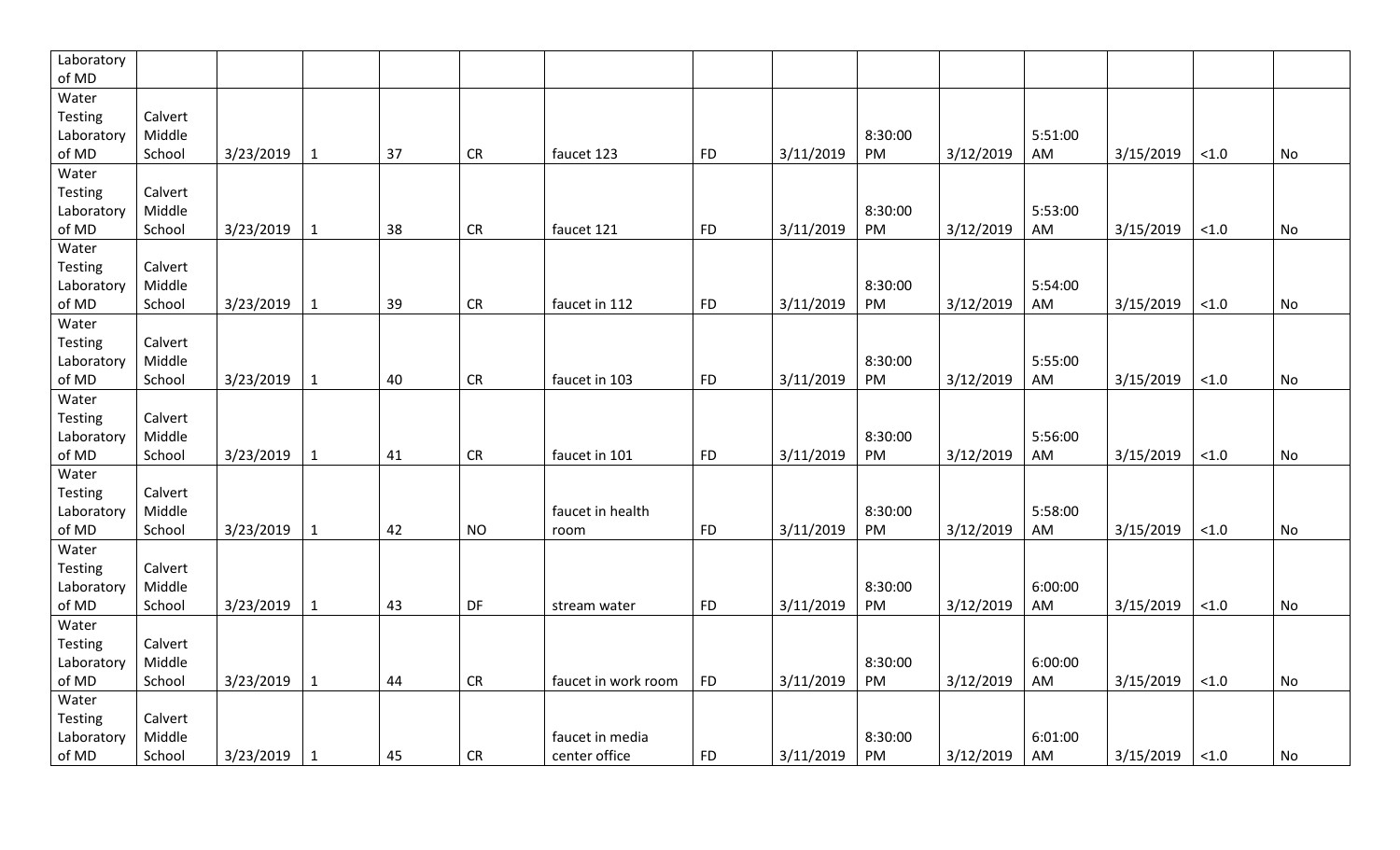| Water          |         |           |              |    |            |                      |           |           |         |           |         |           |       |           |
|----------------|---------|-----------|--------------|----|------------|----------------------|-----------|-----------|---------|-----------|---------|-----------|-------|-----------|
| <b>Testing</b> | Calvert |           |              |    |            |                      |           |           |         |           |         |           |       |           |
| Laboratory     | Middle  |           |              |    |            |                      |           |           | 8:30:00 |           | 5:58:00 |           |       |           |
| of MD          | School  | 3/23/2019 | $\mathbf{1}$ | 46 | <b>CR</b>  | left solo faucet 201 | <b>FD</b> | 3/11/2019 | PM      | 3/12/2019 | AM      | 3/15/2019 | 3.8   | No        |
| Water          |         |           |              |    |            |                      |           |           |         |           |         |           |       |           |
| Testing        | Calvert |           |              |    |            |                      |           |           |         |           |         |           |       |           |
| Laboratory     | Middle  |           |              |    |            |                      |           |           | 8:30:00 |           | 5:58:00 |           |       |           |
| of MD          | School  | 3/23/2019 | $\mathbf{1}$ | 47 | <b>CR</b>  | far left faucet 201  | <b>FD</b> | 3/11/2019 | PM      | 3/12/2019 | AM      | 3/15/2019 | < 1.0 | <b>No</b> |
| Water          |         |           |              |    |            |                      |           |           |         |           |         |           |       |           |
| Testing        | Calvert |           |              |    |            |                      |           |           |         |           |         |           |       |           |
| Laboratory     | Middle  |           |              |    |            | left middle faucet   |           |           | 8:30:00 |           | 5:58:00 |           |       |           |
| of MD          | School  | 3/23/2019 | $\mathbf{1}$ | 48 | <b>CR</b>  | 201                  | <b>FD</b> | 3/11/2019 | PM      | 3/12/2019 | AM      | 3/15/2019 | < 1.0 | No        |
| Water          |         |           |              |    |            |                      |           |           |         |           |         |           |       |           |
| Testing        | Calvert |           |              |    |            |                      |           |           |         |           |         |           |       |           |
| Laboratory     | Middle  |           |              |    |            | middle left faucet   |           |           | 8:30:00 |           | 5:57:00 |           |       |           |
| of MD          | School  | 3/23/2019 | $\mathbf{1}$ | 49 | <b>CR</b>  | 201                  | <b>FD</b> | 3/11/2019 | PM      | 3/12/2019 | AM      | 3/15/2019 | < 1.0 | <b>No</b> |
| Water          |         |           |              |    |            |                      |           |           |         |           |         |           |       |           |
| Testing        | Calvert |           |              |    |            |                      |           |           |         |           |         |           |       |           |
| Laboratory     | Middle  |           |              |    |            | middle right faucet  |           |           | 8:30:00 |           | 5:57:00 |           |       |           |
| of MD          | School  | 3/23/2019 | $\mathbf{1}$ | 50 | <b>CR</b>  | 201                  | <b>FD</b> | 3/11/2019 | PM      | 3/12/2019 | AM      | 3/15/2019 | < 1.0 | No        |
| Water          |         |           |              |    |            |                      |           |           |         |           |         |           |       |           |
| Testing        | Calvert |           |              |    |            |                      |           |           |         |           |         |           |       |           |
| Laboratory     | Middle  |           |              |    |            |                      |           |           | 8:30:00 |           | 5:56:00 |           |       |           |
| of MD          | School  | 3/23/2019 | $\mathbf{1}$ | 51 | <b>CR</b>  | far right faucet 201 | <b>FD</b> | 3/11/2019 | PM      | 3/12/2019 | AM      | 3/15/2019 | < 1.0 | No        |
| Water          |         |           |              |    |            |                      |           |           |         |           |         |           |       |           |
| Testing        | Calvert |           |              |    |            |                      |           |           |         |           |         |           |       |           |
| Laboratory     | Middle  |           |              |    |            |                      |           |           | 8:30:00 |           | 5:56:00 |           |       |           |
| of MD          | School  | 3/23/2019 | $\mathbf{1}$ | 52 | <b>CR</b>  | teacher faucet 201   | <b>FD</b> | 3/11/2019 | PM      | 3/12/2019 | AM      | 3/15/2019 | < 1.0 | No        |
| Water          |         |           |              |    |            |                      |           |           |         |           |         |           |       |           |
| Testing        | Calvert |           |              |    |            |                      |           |           |         |           |         |           |       |           |
| Laboratory     | Middle  |           |              |    |            |                      |           |           | 8:30:00 |           | 5:55:00 |           |       |           |
| of MD          | School  | 3/23/2019 | $\mathbf{1}$ | 53 | <b>CR</b>  | faucet 206           | <b>FD</b> | 3/11/2019 | PM      | 3/12/2019 | AM      | 3/15/2019 | 2.5   | No        |
| Water          |         |           |              |    |            |                      |           |           |         |           |         |           |       |           |
| Testing        | Calvert |           |              |    |            |                      |           |           |         |           |         |           |       |           |
| Laboratory     | Middle  |           |              |    |            |                      |           |           | 8:30:00 |           | 5:54:00 |           |       |           |
| of MD          | School  | 3/23/2019 | $\mathbf{1}$ | 54 | ${\sf CR}$ | front faucet 203     | <b>FD</b> | 3/11/2019 | PM      | 3/12/2019 | AM      | 3/15/2019 | 1.2   | No        |
|                | Calvert |           |              |    |            |                      |           |           |         |           |         |           |       |           |
| Water          | Middle  |           |              |    |            |                      |           |           | 8:30:00 |           | 5:54:00 |           |       |           |
| Testing        |         |           |              |    |            |                      |           |           |         |           |         |           |       |           |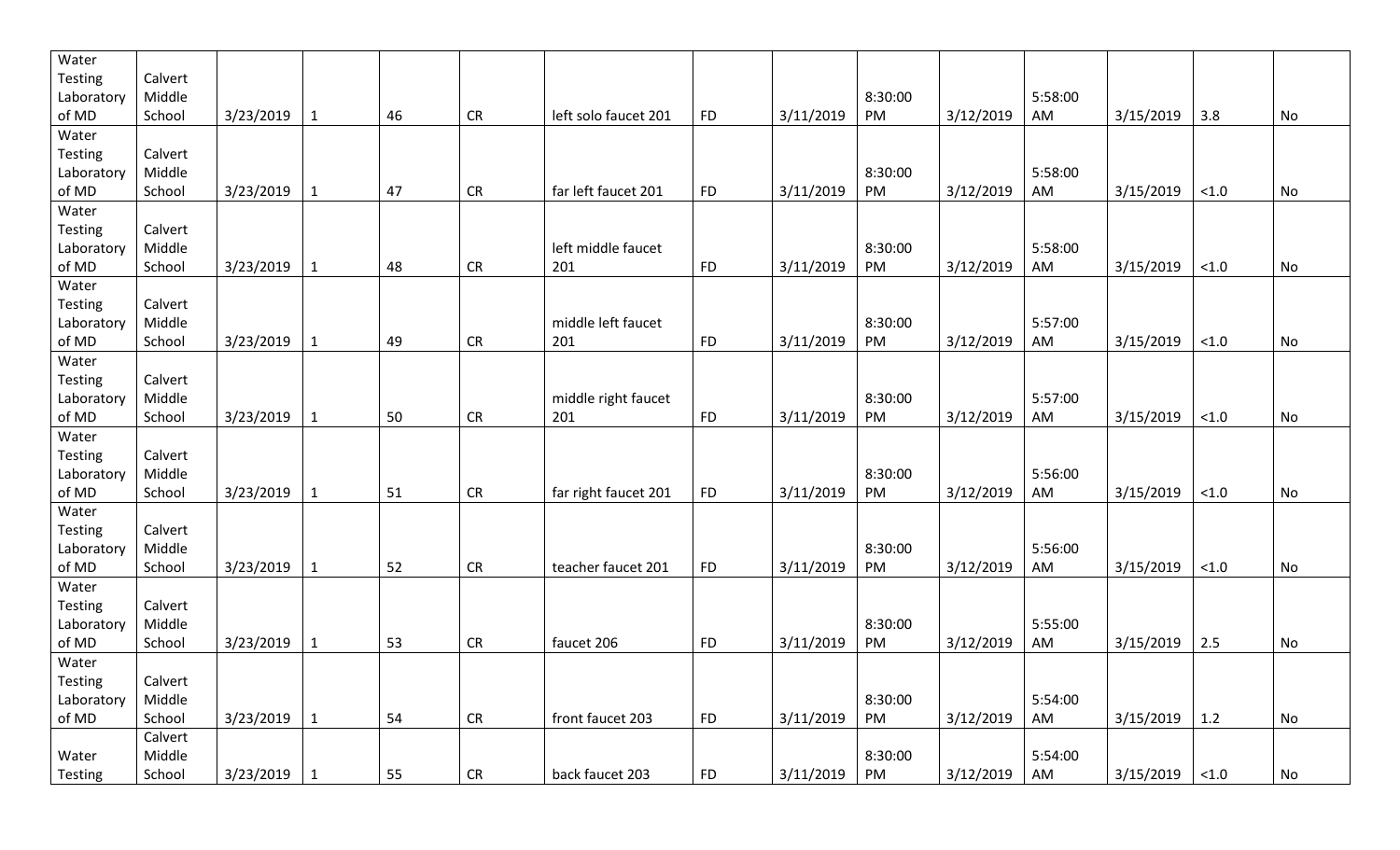| Laboratory     |         |           |              |                |           |                       |           |           |         |           |         |           |        |    |
|----------------|---------|-----------|--------------|----------------|-----------|-----------------------|-----------|-----------|---------|-----------|---------|-----------|--------|----|
| of MD          |         |           |              |                |           |                       |           |           |         |           |         |           |        |    |
| Water          |         |           |              |                |           |                       |           |           |         |           |         |           |        |    |
| Testing        | Calvert |           |              |                |           |                       |           |           |         |           |         |           |        |    |
| Laboratory     | Middle  |           |              |                |           |                       |           |           | 8:30:00 |           | 5:49:00 |           |        |    |
| of MD          | School  | 3/23/2019 | $\mathbf{1}$ | 56             | CR        | faucet 205            | <b>FD</b> | 3/11/2019 | PM      | 3/12/2019 | AM      | 3/15/2019 | < 1.0  | No |
| Water          |         |           |              |                |           |                       |           |           |         |           |         |           |        |    |
| Testing        | Calvert |           |              |                |           |                       |           |           |         |           |         |           |        |    |
| Laboratory     | Middle  |           |              |                |           |                       |           |           | 8:30:00 |           | 5:49:00 |           |        |    |
| of MD          | School  | 3/23/2019 | $\mathbf{1}$ | 57             | DF        | stream water 205      | <b>FD</b> | 3/11/2019 | PM      | 3/12/2019 | AM      | 3/15/2019 | < 1.0  | No |
| Water          |         |           |              |                |           |                       |           |           |         |           |         |           |        |    |
| Testing        | Calvert |           |              |                |           |                       |           |           |         |           |         |           |        |    |
| Laboratory     | Middle  |           |              |                |           |                       |           |           | 8:30:00 |           | 5:50:00 |           |        |    |
| of MD          | School  | 3/23/2019 | $\mathbf{1}$ | 58             | CR        | faucet in 207         | <b>FD</b> | 3/11/2019 | PM      | 3/12/2019 | AM      | 3/15/2019 | 2.0    | No |
| Water          |         |           |              |                |           |                       |           |           |         |           |         |           |        |    |
| Testing        | Calvert |           |              |                |           |                       |           |           |         |           |         |           |        |    |
| Laboratory     | Middle  |           |              |                |           |                       |           |           | 8:30:00 |           | 5:51:00 |           |        |    |
| of MD          | School  | 3/23/2019 | $\mathbf{1}$ | 59             | CR        | faucet in 220         | <b>FD</b> | 3/11/2019 | PM      | 3/12/2019 | AM      | 3/15/2019 | $<1.0$ | No |
| Water          |         |           |              |                |           |                       |           |           |         |           |         |           |        |    |
| Testing        | Calvert |           |              |                |           |                       |           |           |         |           |         |           |        |    |
| Laboratory     | Middle  |           |              |                |           | left fountain outside |           |           | 8:30:00 |           | 5:33:00 |           |        |    |
| of MD          | School  | 3/23/2019 | $\mathbf{1}$ | $\mathbf{1}$   | DF        | 134                   | <b>FD</b> | 3/11/2019 | PM      | 3/12/2019 | AM      | 3/15/2019 | $<1.0$ | No |
| Water          |         |           |              |                |           |                       |           |           |         |           |         |           |        |    |
| <b>Testing</b> | Calvert |           |              |                |           |                       |           |           |         |           |         |           |        |    |
| Laboratory     | Middle  |           |              |                |           | right fountain        |           |           | 8:30:00 |           | 5:33:00 |           |        |    |
| of MD          | School  | 3/23/2019 | $\mathbf{1}$ | $\overline{2}$ | <b>DF</b> | outside 134           | <b>FD</b> | 3/11/2019 | PM      | 3/12/2019 | AM      | 3/15/2019 | < 1.0  | No |
| Water          |         |           |              |                |           |                       |           |           |         |           |         |           |        |    |
| Testing        | Calvert |           |              |                |           |                       |           |           |         |           |         |           |        |    |
| Laboratory     | Middle  |           |              |                |           | left fountain outside |           |           | 8:30:00 |           | 5:35:00 |           |        |    |
| of MD          | School  | 3/23/2019 | $\mathbf{1}$ | $\overline{3}$ | DF        | cafeteria             | <b>FD</b> | 3/11/2019 | PM      | 3/12/2019 | AM      | 3/15/2019 | < 1.0  | No |
| Water          |         |           |              |                |           |                       |           |           |         |           |         |           |        |    |
| <b>Testing</b> | Calvert |           |              |                |           |                       |           |           |         |           |         |           |        |    |
| Laboratory     | Middle  |           |              |                |           | right fountain        |           |           | 8:30:00 |           | 5:35:00 |           |        |    |
| of MD          | School  | 3/23/2019 | $\mathbf{1}$ | $\pmb{4}$      | DF        | outside cafeteria     | <b>FD</b> | 3/11/2019 | PM      | 3/12/2019 | AM      | 3/15/2019 | $<1.0$ | No |
| Water          |         |           |              |                |           |                       |           |           |         |           |         |           |        |    |
| Testing        | Calvert |           |              |                |           |                       |           |           |         |           |         |           |        |    |
| Laboratory     | Middle  |           |              |                |           | left fountain outside |           |           | 8:30:00 |           | 5:37:00 |           |        |    |
| of MD          | School  | 3/23/2019 | 1            | 5              | DF        | gym                   | <b>FD</b> | 3/11/2019 | PM      | 3/12/2019 | AM      | 3/15/2019 | < 1.0  | No |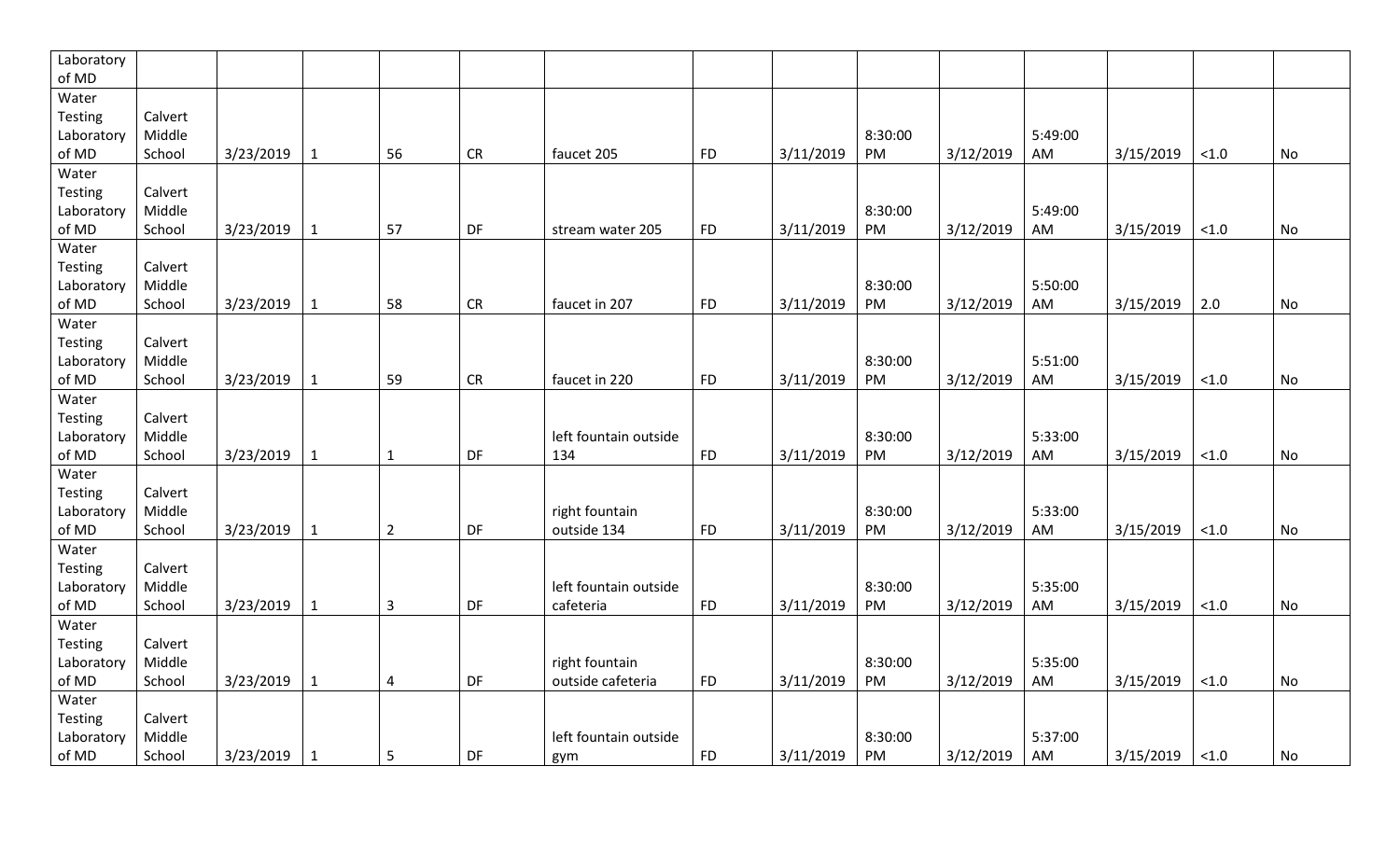| Water          |         |           |              |                |    |                       |            |           |         |           |         |           |        |    |
|----------------|---------|-----------|--------------|----------------|----|-----------------------|------------|-----------|---------|-----------|---------|-----------|--------|----|
| <b>Testing</b> | Calvert |           |              |                |    |                       |            |           |         |           |         |           |        |    |
| Laboratory     | Middle  |           |              |                |    | right fountain        |            |           | 8:30:00 |           | 5:37:00 |           |        |    |
| of MD          | School  | 3/23/2019 | $\mathbf 1$  | 6              | DF | outside gym           | <b>FD</b>  | 3/11/2019 | PM      | 3/12/2019 | AM      | 3/15/2019 | < 1.0  | No |
| Water          |         |           |              |                |    |                       |            |           |         |           |         |           |        |    |
| <b>Testing</b> | Calvert |           |              |                |    |                       |            |           |         |           |         |           |        |    |
| Laboratory     | Middle  |           |              |                |    | left fountain outside |            |           | 8:30:00 |           | 5:39:00 |           |        |    |
| of MD          | School  | 3/23/2019 | $\mathbf 1$  | $\overline{7}$ | DF | 118                   | <b>FD</b>  | 3/11/2019 | PM      | 3/12/2019 | AM      | 3/15/2019 | $<1.0$ | No |
| Water          |         |           |              |                |    |                       |            |           |         |           |         |           |        |    |
| <b>Testing</b> | Calvert |           |              |                |    |                       |            |           |         |           |         |           |        |    |
| Laboratory     | Middle  |           |              |                |    | right fountain        |            |           | 8:30:00 |           | 5:39:00 |           |        |    |
| of MD          | School  | 3/23/2019 | 1            | 8              | DF | outside 118           | <b>FD</b>  | 3/11/2019 | PM      | 3/12/2019 | AM      | 3/15/2019 | < 1.0  | No |
| Water          |         |           |              |                |    |                       |            |           |         |           |         |           |        |    |
| Testing        | Calvert |           |              |                |    |                       |            |           |         |           |         |           |        |    |
| Laboratory     | Middle  |           |              |                |    | left fountain outside |            |           | 8:30:00 |           | 5:40:00 |           |        |    |
| of MD          | School  | 3/23/2019 | 1            | 9              | DF | 115                   | <b>FD</b>  | 3/11/2019 | PM      | 3/12/2019 | AM      | 3/15/2019 | $<1.0$ | No |
| Water          |         |           |              |                |    |                       |            |           |         |           |         |           |        |    |
| Testing        | Calvert |           |              |                |    |                       |            |           |         |           |         |           |        |    |
| Laboratory     | Middle  |           |              |                |    | right fountain        |            |           | 8:30:00 |           | 5:40:00 |           |        |    |
| of MD          | School  | 3/23/2019 | 1            | 10             | DF | outside 115           | <b>FD</b>  | 3/11/2019 | PM      | 3/12/2019 | AM      | 3/15/2019 | < 1.0  | No |
| Water          |         |           |              |                |    |                       |            |           |         |           |         |           |        |    |
| <b>Testing</b> | Calvert |           |              |                |    |                       |            |           |         |           |         |           |        |    |
| Laboratory     | Middle  |           |              |                |    | left fountain outside |            |           | 8:30:00 |           | 5:41:00 |           |        |    |
| of MD          | School  | 3/23/2019 | $\mathbf{1}$ | 11             | DF | guidance              | <b>FD</b>  | 3/11/2019 | PM      | 3/12/2019 | AM      | 3/15/2019 | $<1.0$ | No |
| Water          |         |           |              |                |    |                       |            |           |         |           |         |           |        |    |
| <b>Testing</b> | Calvert |           |              |                |    |                       |            |           |         |           |         |           |        |    |
| Laboratory     | Middle  |           |              |                |    | right fountain        |            |           | 8:30:00 |           | 5:41:00 |           |        |    |
| of MD          | School  | 3/23/2019 | 1            | 12             | DF | outside guidance      | <b>FD</b>  | 3/11/2019 | PM      | 3/12/2019 | AM      | 3/15/2019 | $<1.0$ | No |
| Water          |         |           |              |                |    |                       |            |           |         |           |         |           |        |    |
| <b>Testing</b> | Calvert |           |              |                |    |                       |            |           |         |           |         |           |        |    |
| Laboratory     | Middle  |           |              |                |    | left fountain outside |            |           | 8:30:00 |           | 5:43:00 |           |        |    |
| of MD          | School  | 3/23/2019 | 1            | 13             | DF | 201                   | <b>FD</b>  | 3/11/2019 | PM      | 3/12/2019 | AM      | 3/15/2019 | < 1.0  | No |
| Water          |         |           |              |                |    |                       |            |           |         |           |         |           |        |    |
| Testing        | Calvert |           |              |                |    |                       |            |           |         |           |         |           |        |    |
| Laboratory     | Middle  |           |              |                |    | right fountain        |            |           | 8:30:00 |           | 5:43:00 |           |        |    |
| of MD          | School  | 3/23/2019 | 1            | 14             | DF | outside 201           | <b>FD</b>  | 3/11/2019 | PM      | 3/12/2019 | AM      | 3/15/2019 | $<1.0$ | No |
|                | Calvert |           |              |                |    |                       |            |           |         |           |         |           |        |    |
|                | Middle  |           |              |                |    | left fountain outside |            |           | 8:30:00 |           | 5:45:00 |           |        |    |
| Water          |         |           |              |                |    |                       |            |           |         |           |         |           |        |    |
| Testing        | School  | 3/23/2019 | $\mathbf{1}$ | 15             | DF | 212                   | ${\sf FD}$ | 3/11/2019 | PM      | 3/12/2019 | AM      | 3/15/2019 | < 1.0  | No |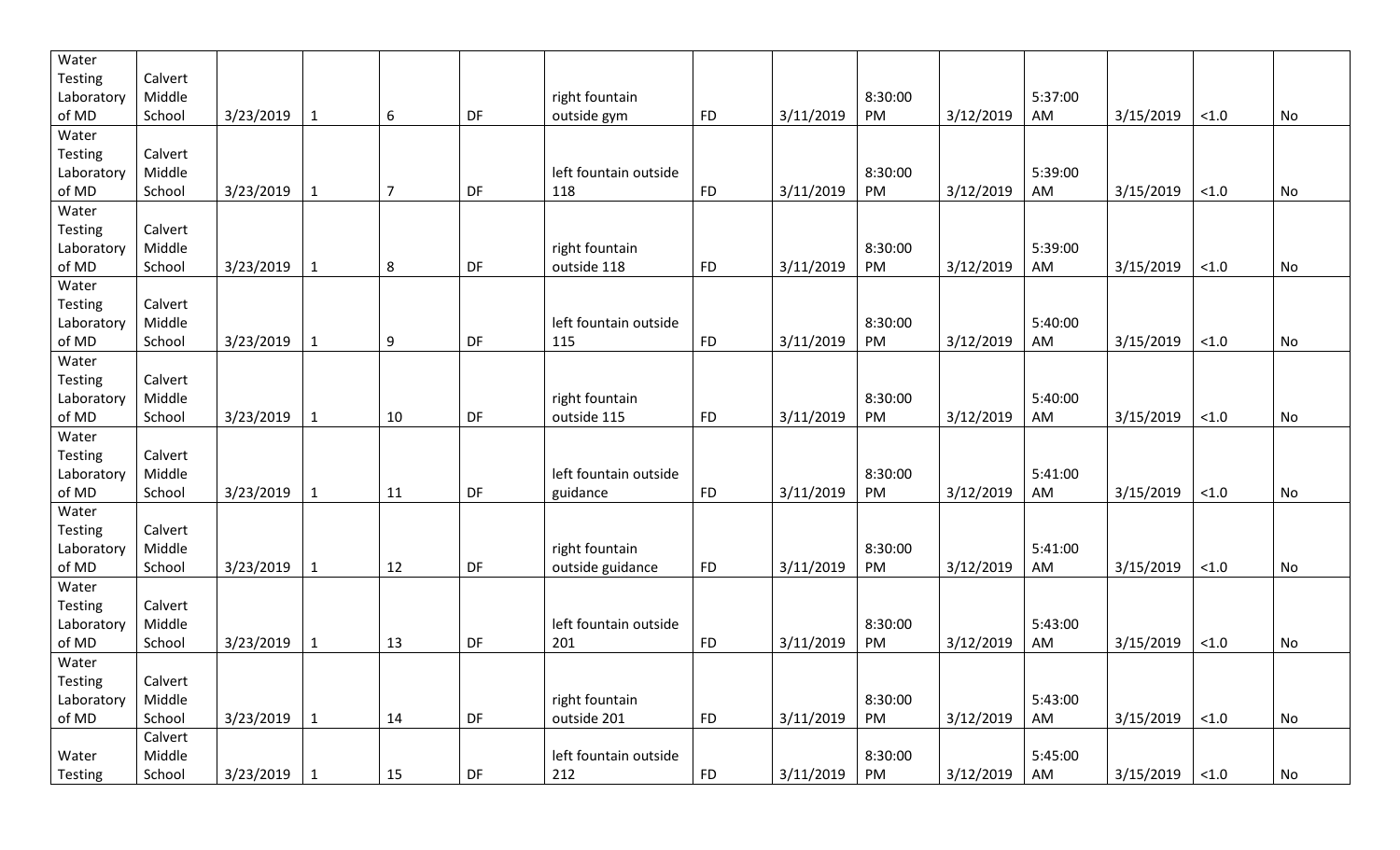| Laboratory |         |           |              |    |           |                       |           |           |         |           |         |           |          |           |
|------------|---------|-----------|--------------|----|-----------|-----------------------|-----------|-----------|---------|-----------|---------|-----------|----------|-----------|
| of MD      |         |           |              |    |           |                       |           |           |         |           |         |           |          |           |
| Water      |         |           |              |    |           |                       |           |           |         |           |         |           |          |           |
| Testing    | Calvert |           |              |    |           |                       |           |           |         |           |         |           |          |           |
| Laboratory | Middle  |           |              |    |           | right fountain        |           |           | 8:30:00 |           | 5:45:00 |           |          |           |
| of MD      | School  | 3/23/2019 | $\mathbf{1}$ | 16 | DF        | outside 212           | <b>FD</b> | 3/11/2019 | PM      | 3/12/2019 | AM      | 3/15/2019 | $<1.0$   | No        |
| Water      |         |           |              |    |           |                       |           |           |         |           |         |           |          |           |
| Testing    | Calvert |           |              |    |           |                       |           |           |         |           |         |           |          |           |
| Laboratory | Middle  |           |              |    |           | left fountain outside |           |           | 8:30:00 |           | 5:47:00 |           |          |           |
| of MD      | School  | 3/23/2019 | $\mathbf{1}$ | 17 | DF        | 223                   | <b>FD</b> | 3/11/2019 | PM      | 3/12/2019 | AM      | 3/15/2019 | $<1.0$   | No        |
| Water      |         |           |              |    |           |                       |           |           |         |           |         |           |          |           |
| Testing    | Calvert |           |              |    |           |                       |           |           |         |           |         |           |          |           |
| Laboratory | Middle  |           |              |    |           | right fountain        |           |           | 8:30:00 |           | 5:47:00 |           |          |           |
| of MD      | School  | 3/23/2019 | $\mathbf{1}$ | 18 | <b>DF</b> | outside 223           | <b>FD</b> | 3/11/2019 | PM      | 3/12/2019 | AM      | 3/15/2019 | $<1.0$   | No        |
| Water      |         |           |              |    |           |                       |           |           |         |           |         |           |          |           |
| Testing    | Calvert |           |              |    |           |                       |           |           |         |           |         |           |          |           |
| Laboratory | Middle  |           |              |    |           | left fountain boys    |           |           | 8:30:00 |           | 6:06:00 |           |          |           |
| of MD      | School  | 3/23/2019 | $\mathbf{1}$ | 19 | DF        | locker room           | <b>FD</b> | 3/11/2019 | PM      | 3/12/2019 | AM      | 3/15/2019 | $<1.0$   | No        |
| Water      |         |           |              |    |           |                       |           |           |         |           |         |           |          |           |
| Testing    | Calvert |           |              |    |           |                       |           |           |         |           |         |           |          |           |
| Laboratory | Middle  |           |              |    |           | right fountain boys   |           |           | 8:30:00 |           | 6:06:00 |           |          |           |
| of MD      | School  | 3/23/2019 | $\mathbf{1}$ | 20 | DF        | locker room           | <b>FD</b> | 3/11/2019 | PM      | 3/12/2019 | AM      | 3/15/2019 | $<1.0$   | No        |
| Water      |         |           |              |    |           |                       |           |           |         |           |         |           |          |           |
| Testing    | Calvert |           |              |    |           |                       |           |           |         |           |         |           |          |           |
| Laboratory | Middle  |           |              |    |           | left fountain girls   |           |           | 8:30:00 |           | 6:04:00 |           |          |           |
| of MD      | School  | 3/23/2019 | $\mathbf{1}$ | 21 | DF        | locker room           | <b>FD</b> | 3/11/2019 | PM      | 3/12/2019 | AM      | 3/15/2019 | $<1.0$   | No        |
| Water      |         |           |              |    |           |                       |           |           |         |           |         |           |          |           |
| Testing    | Calvert |           |              |    |           |                       |           |           |         |           |         |           |          |           |
| Laboratory | Middle  |           |              |    |           | right fountain girls  |           |           | 8:30:00 |           | 6:04:00 |           |          |           |
| of $MD$    | School  | 3/23/2019 | $\mathbf{1}$ | 22 | DF        | locker room           | <b>FD</b> | 3/11/2019 | PM      | 3/12/2019 | AM      | 3/15/2019 | ${<}1.0$ | <b>No</b> |
| Water      |         |           |              |    |           |                       |           |           |         |           |         |           |          |           |
| Testing    | Calvert |           |              |    |           |                       |           |           |         |           |         |           |          |           |
| Laboratory | Middle  |           |              |    |           |                       |           |           | 8:30:00 |           | 5:33:00 |           |          |           |
| of MD      | School  | 3/23/2019 | $1\,$        | 23 | <b>CR</b> | faucet in 132         | <b>FD</b> | 3/11/2019 | PM      | 3/12/2019 | AM      | 3/15/2019 | $<1.0$   | No        |
| Water      |         |           |              |    |           |                       |           |           |         |           |         |           |          |           |
| Testing    | Calvert |           |              |    |           |                       |           |           |         |           |         |           |          |           |
| Laboratory | Middle  |           |              |    |           |                       |           |           | 8:30:00 |           | 5:35:00 |           |          |           |
| of MD      | School  | 3/23/2019 | $\mathbf{1}$ | 24 | <b>CR</b> | faucet in 134         | <b>FD</b> | 3/11/2019 | PM      | 3/12/2019 | AM      | 3/15/2019 | < 1.0    | No        |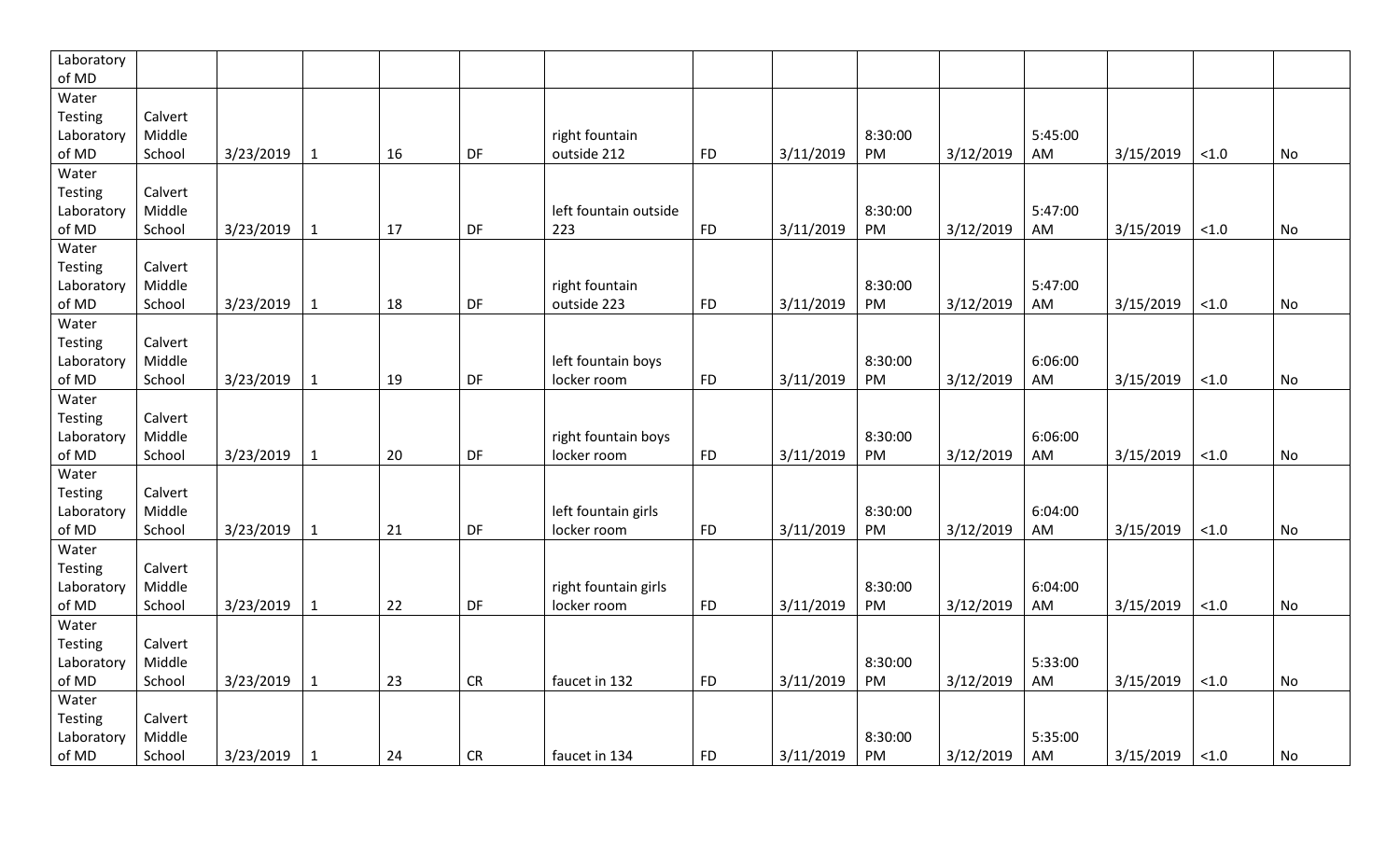| Water          |         |           |              |    |           |                        |           |           |         |           |         |           |        |    |
|----------------|---------|-----------|--------------|----|-----------|------------------------|-----------|-----------|---------|-----------|---------|-----------|--------|----|
| <b>Testing</b> | Calvert |           |              |    |           |                        |           |           |         |           |         |           |        |    |
| Laboratory     | Middle  |           |              |    |           |                        |           |           | 8:30:00 |           | 5:37:00 |           |        |    |
| of MD          | School  | 3/23/2019 | 1            | 25 | <b>CR</b> | faucet in staff lounge | <b>FD</b> | 3/11/2019 | PM      | 3/12/2019 | AM      | 3/15/2019 | < 1.0  | No |
| Water          |         |           |              |    |           |                        |           |           |         |           |         |           |        |    |
| <b>Testing</b> | Calvert |           |              |    |           |                        |           |           |         |           |         |           |        |    |
| Laboratory     | Middle  |           |              |    |           | ice machine in staff   |           |           | 8:30:00 |           | 5:38:00 |           |        |    |
| of MD          | School  | 3/23/2019 | $\mathbf{1}$ | 26 | IM        | lounge                 | <b>FD</b> | 3/11/2019 | PM      | 3/12/2019 | AM      | 3/15/2019 | $<1.0$ | No |
| Water          |         |           |              |    |           |                        |           |           |         |           |         |           |        |    |
| <b>Testing</b> | Calvert |           |              |    |           |                        |           |           |         |           |         |           |        |    |
| Laboratory     | Middle  |           |              |    |           |                        |           |           | 8:30:00 |           | 5:40:00 |           |        |    |
| of MD          | School  | 3/23/2019 | $\mathbf{1}$ | 27 | KS        | sprayer in dish room   | <b>FD</b> | 3/11/2019 | PM      | 3/12/2019 | AM      | 3/15/2019 | < 1.0  | No |
| Water          |         |           |              |    |           |                        |           |           |         |           |         |           |        |    |
| <b>Testing</b> | Calvert |           |              |    |           |                        |           |           |         |           |         |           |        |    |
| Laboratory     | Middle  |           |              |    |           | left faucet 3          |           |           | 8:30:00 |           | 5:41:00 |           |        |    |
| of MD          | School  | 3/23/2019 | 1            | 28 | KS        | compartment sink       | <b>FD</b> | 3/11/2019 | PM      | 3/12/2019 | AM      | 3/15/2019 | $<1.0$ | No |
| Water          |         |           |              |    |           |                        |           |           |         |           |         |           |        |    |
| <b>Testing</b> | Calvert |           |              |    |           |                        |           |           |         |           |         |           |        |    |
| Laboratory     | Middle  |           |              |    |           | right faucet 3         |           |           | 8:30:00 |           | 5:41:00 |           |        |    |
| of MD          | School  | 3/23/2019 | 1            | 29 | KS        | compartment sink       | <b>FD</b> | 3/11/2019 | PM      | 3/12/2019 | AM      | 3/15/2019 | $<1.0$ | No |
| Water          |         |           |              |    |           |                        |           |           |         |           |         |           |        |    |
| Testing        | Calvert |           |              |    |           |                        |           |           |         |           |         |           |        |    |
| Laboratory     | Middle  |           |              |    |           | sprayer 2              |           |           | 8:30:00 |           | 5:42:00 |           |        |    |
| of MD          | School  | 3/23/2019 |              | 30 | KS        | compartment sink       | <b>FD</b> | 3/11/2019 | PM      | 3/12/2019 | AM      | 3/15/2019 | < 1.0  | No |
| Water          |         |           |              |    |           |                        |           |           |         |           |         |           |        |    |
| Testing        | Calvert |           |              |    |           |                        |           |           |         |           |         |           |        |    |
| Laboratory     | Middle  |           |              |    |           | faucet 2               |           |           | 8:30:00 |           | 5:42:00 |           |        |    |
| of MD          | School  | 3/23/2019 | 1            | 31 | KS        | compartment sink       | <b>FD</b> | 3/11/2019 | PM      | 3/12/2019 | AM      | 3/15/2019 | < 1.0  | No |
| Water          |         |           |              |    |           |                        |           |           |         |           |         |           |        |    |
| <b>Testing</b> | Calvert |           |              |    |           |                        |           |           |         |           |         |           |        |    |
| Laboratory     | Middle  |           |              |    |           |                        |           |           | 8:30:00 |           | 5:44:00 |           |        |    |
| of MD          | School  | 3/23/2019 |              | 32 | KS        | solo faucet            | <b>FD</b> | 3/11/2019 | PM      | 3/12/2019 | AM      | 3/15/2019 | < 1.0  | No |
| Water          |         |           |              |    |           |                        |           |           |         |           |         |           |        |    |
| Testing        | Calvert |           |              |    |           |                        |           |           |         |           |         |           |        |    |
| Laboratory     | Middle  |           |              |    |           | ice machine in         |           |           | 8:30:00 |           | 5:44:00 |           |        |    |
| of MD          | School  | 3/23/2019 | $\mathbf{1}$ | 33 | IM        | kitchen                | <b>FD</b> | 3/11/2019 | PM      | 3/12/2019 | AM      | 3/15/2019 | $<1.0$ | No |
|                | Calvert |           |              |    |           |                        |           |           |         |           |         |           |        |    |
| Water          | Middle  |           |              |    |           |                        |           |           | 8:30:00 |           | 5:46:00 |           |        |    |
| Testing        | School  | 3/23/2019 | $\mathbf 1$  | 34 | KS        | kettle filler          | <b>FD</b> | 3/11/2019 | PM      | 3/12/2019 | AM      | 3/15/2019 | 2.6    | No |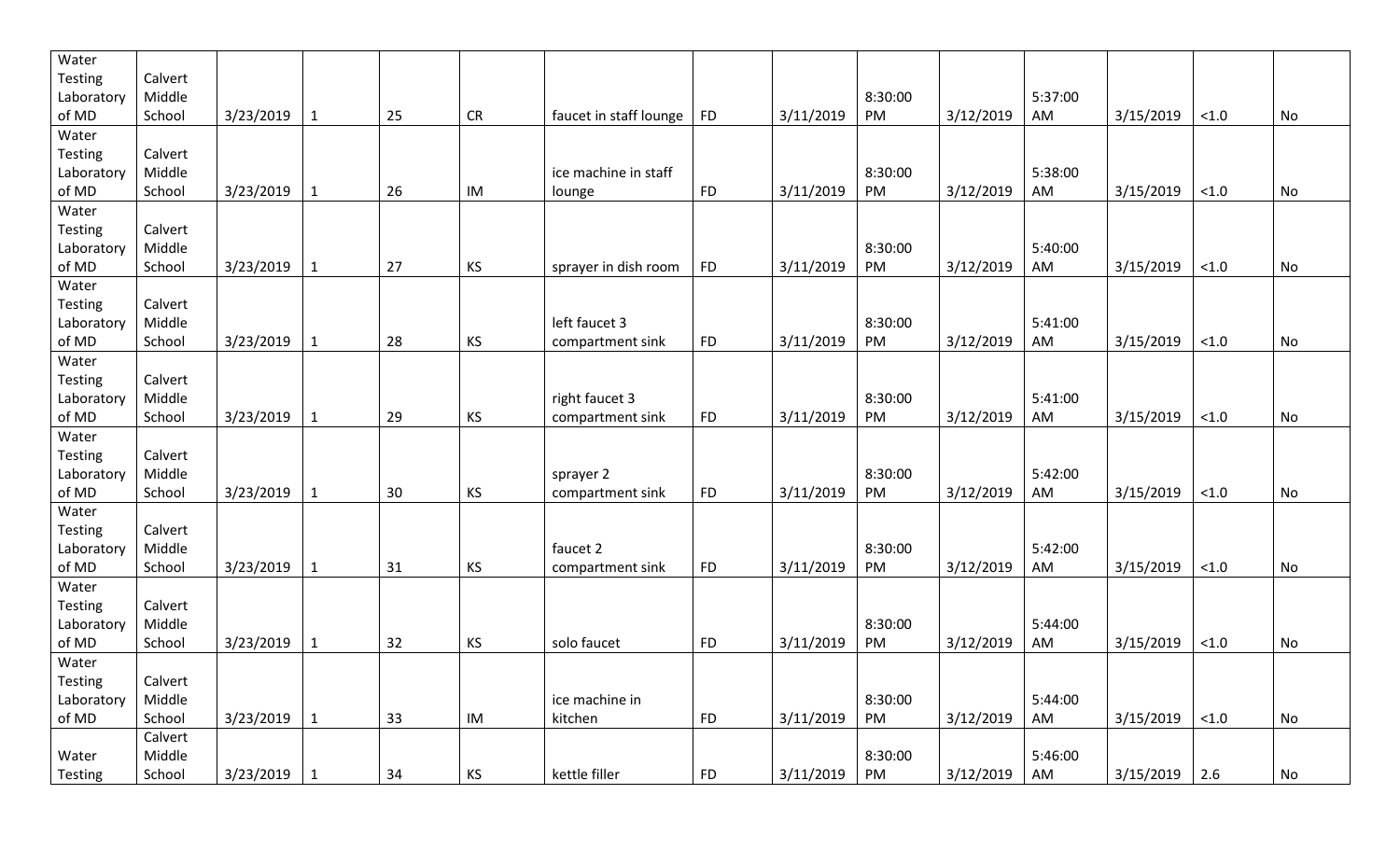| Laboratory     |         |           |              |    |           |                  |           |           |         |           |         |           |        |    |
|----------------|---------|-----------|--------------|----|-----------|------------------|-----------|-----------|---------|-----------|---------|-----------|--------|----|
| of MD          |         |           |              |    |           |                  |           |           |         |           |         |           |        |    |
| Water          |         |           |              |    |           |                  |           |           |         |           |         |           |        |    |
| Testing        | Calvert |           |              |    |           |                  |           |           |         |           |         |           |        |    |
| Laboratory     | Middle  |           |              |    |           |                  |           |           | 8:30:00 |           | 5:48:00 |           |        |    |
| of MD          | School  | 3/23/2019 | $\mathbf{1}$ | 35 | CR        | faucet 116       | <b>FD</b> | 3/11/2019 | PM      | 3/12/2019 | AM      | 3/15/2019 | < 1.0  | No |
| Water          |         |           |              |    |           |                  |           |           |         |           |         |           |        |    |
| Testing        | Calvert |           |              |    |           |                  |           |           |         |           |         |           |        |    |
| Laboratory     | Middle  |           |              |    |           |                  |           |           | 8:30:00 |           | 5:50:00 |           |        |    |
| of MD          | School  | 3/23/2019 | $\mathbf{1}$ | 36 | CR        | faucet 125       | <b>FD</b> | 3/11/2019 | PM      | 3/12/2019 | AM      | 3/15/2019 | < 1.0  | No |
| Water          |         |           |              |    |           |                  |           |           |         |           |         |           |        |    |
| Testing        | Calvert |           |              |    |           |                  |           |           |         |           |         |           |        |    |
| Laboratory     | Middle  |           |              |    |           |                  |           |           | 8:30:00 |           | 5:51:00 |           |        |    |
| of MD          | School  | 3/23/2019 | $\mathbf{1}$ | 37 | CR        | faucet 123       | <b>FD</b> | 3/11/2019 | PM      | 3/12/2019 | AM      | 3/15/2019 | $<1.0$ | No |
| Water          |         |           |              |    |           |                  |           |           |         |           |         |           |        |    |
| Testing        | Calvert |           |              |    |           |                  |           |           |         |           |         |           |        |    |
| Laboratory     | Middle  |           |              |    |           |                  |           |           | 8:30:00 |           | 5:53:00 |           |        |    |
| of MD          | School  | 3/23/2019 | $\mathbf{1}$ | 38 | <b>CR</b> | faucet 121       | <b>FD</b> | 3/11/2019 | PM      | 3/12/2019 | AM      | 3/15/2019 | < 1.0  | No |
| Water          |         |           |              |    |           |                  |           |           |         |           |         |           |        |    |
| Testing        | Calvert |           |              |    |           |                  |           |           |         |           |         |           |        |    |
| Laboratory     | Middle  |           |              |    |           |                  |           |           | 8:30:00 |           | 5:54:00 |           |        |    |
| of MD          | School  | 3/23/2019 | 1            | 39 | <b>CR</b> | faucet in 112    | <b>FD</b> | 3/11/2019 | PM      | 3/12/2019 | AM      | 3/15/2019 | $<1.0$ | No |
| Water          |         |           |              |    |           |                  |           |           |         |           |         |           |        |    |
| <b>Testing</b> | Calvert |           |              |    |           |                  |           |           |         |           |         |           |        |    |
| Laboratory     | Middle  |           |              |    |           |                  |           |           | 8:30:00 |           | 5:55:00 |           |        |    |
| of MD          | School  | 3/23/2019 | $\mathbf{1}$ | 40 | CR        | faucet in 103    | <b>FD</b> | 3/11/2019 | PM      | 3/12/2019 | AM      | 3/15/2019 | < 1.0  | No |
| Water          |         |           |              |    |           |                  |           |           |         |           |         |           |        |    |
| <b>Testing</b> | Calvert |           |              |    |           |                  |           |           |         |           |         |           |        |    |
| Laboratory     | Middle  |           |              |    |           |                  |           |           | 8:30:00 |           | 5:56:00 |           |        |    |
| of MD          | School  | 3/23/2019 | 1            | 41 | CR        | faucet in 101    | <b>FD</b> | 3/11/2019 | PM      | 3/12/2019 | AM      | 3/15/2019 | < 1.0  | No |
| Water          |         |           |              |    |           |                  |           |           |         |           |         |           |        |    |
| Testing        | Calvert |           |              |    |           |                  |           |           |         |           |         |           |        |    |
| Laboratory     | Middle  |           |              |    |           | faucet in health |           |           | 8:30:00 |           | 5:58:00 |           |        |    |
| of MD          | School  | 3/23/2019 | $\mathbf{1}$ | 42 | <b>NO</b> | room             | <b>FD</b> | 3/11/2019 | PM      | 3/12/2019 | AM      | 3/15/2019 | < 1.0  | No |
| Water          |         |           |              |    |           |                  |           |           |         |           |         |           |        |    |
| Testing        | Calvert |           |              |    |           |                  |           |           |         |           |         |           |        |    |
| Laboratory     | Middle  |           |              |    |           |                  |           |           | 8:30:00 |           | 6:00:00 |           |        |    |
| of MD          | School  | 3/23/2019 | $\mathbf{1}$ | 43 | DF        | stream water     | <b>FD</b> | 3/11/2019 | PM      | 3/12/2019 | AM      | 3/15/2019 | < 1.0  | No |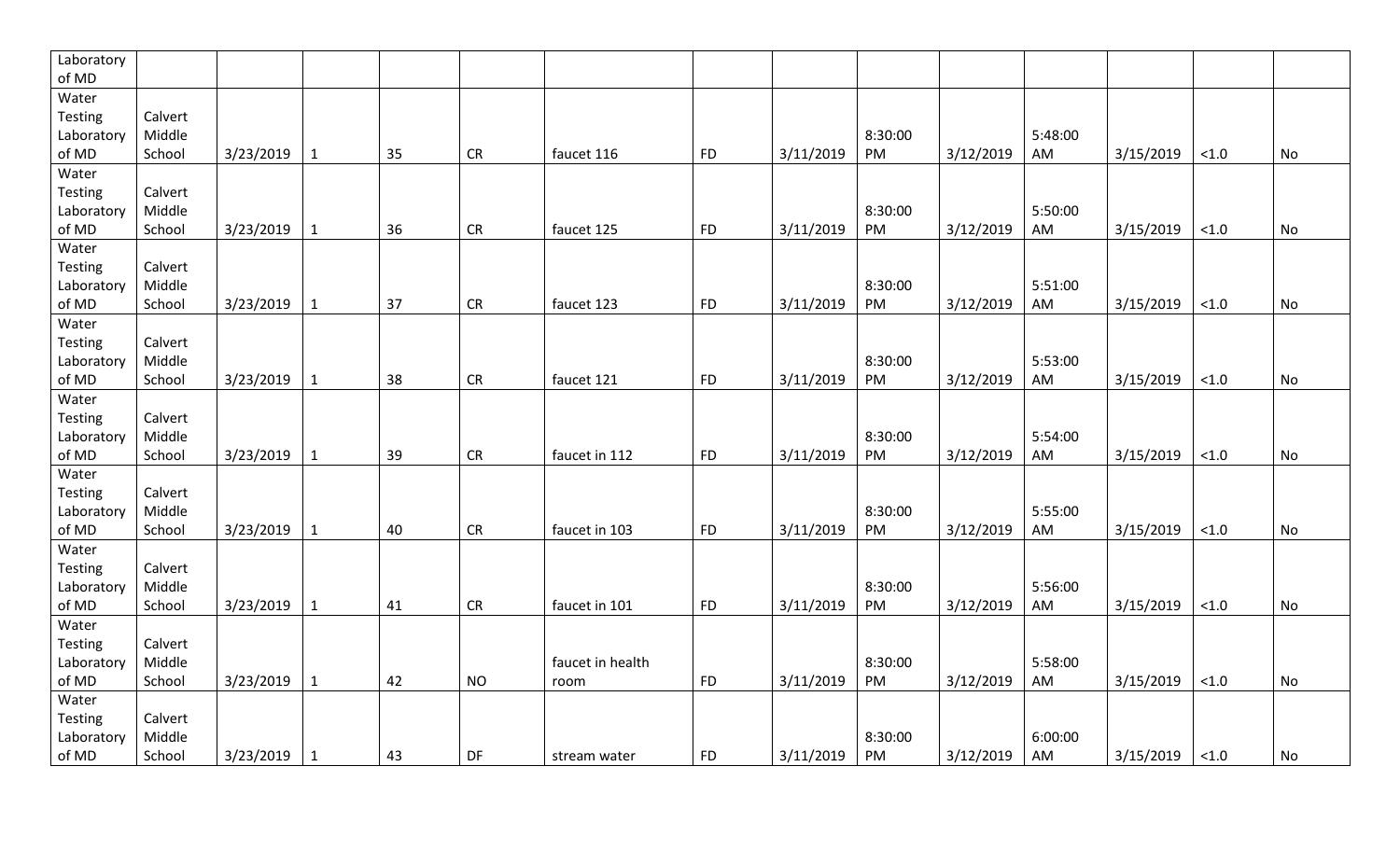| Water          |         |           |              |    |           |                      |            |           |         |           |         |           |        |    |
|----------------|---------|-----------|--------------|----|-----------|----------------------|------------|-----------|---------|-----------|---------|-----------|--------|----|
| <b>Testing</b> | Calvert |           |              |    |           |                      |            |           |         |           |         |           |        |    |
| Laboratory     | Middle  |           |              |    |           |                      |            |           | 8:30:00 |           | 6:00:00 |           |        |    |
| of MD          | School  | 3/23/2019 | 1            | 44 | <b>CR</b> | faucet in work room  | <b>FD</b>  | 3/11/2019 | PM      | 3/12/2019 | AM      | 3/15/2019 | < 1.0  | No |
| Water          |         |           |              |    |           |                      |            |           |         |           |         |           |        |    |
| <b>Testing</b> | Calvert |           |              |    |           |                      |            |           |         |           |         |           |        |    |
| Laboratory     | Middle  |           |              |    |           | faucet in media      |            |           | 8:30:00 |           | 6:01:00 |           |        |    |
| of MD          | School  | 3/23/2019 | $\mathbf{1}$ | 45 | <b>CR</b> | center office        | <b>FD</b>  | 3/11/2019 | PM      | 3/12/2019 | AM      | 3/15/2019 | $<1.0$ | No |
| Water          |         |           |              |    |           |                      |            |           |         |           |         |           |        |    |
| <b>Testing</b> | Calvert |           |              |    |           |                      |            |           |         |           |         |           |        |    |
| Laboratory     | Middle  |           |              |    |           |                      |            |           | 8:30:00 |           | 5:58:00 |           |        |    |
| of MD          | School  | 3/23/2019 | $\mathbf{1}$ | 46 | <b>CR</b> | left solo faucet 201 | <b>FD</b>  | 3/11/2019 | PM      | 3/12/2019 | AM      | 3/15/2019 | 3.8    | No |
| Water          |         |           |              |    |           |                      |            |           |         |           |         |           |        |    |
| <b>Testing</b> | Calvert |           |              |    |           |                      |            |           |         |           |         |           |        |    |
| Laboratory     | Middle  |           |              |    |           |                      |            |           | 8:30:00 |           | 5:58:00 |           |        |    |
| of MD          | School  | 3/23/2019 | $\mathbf{1}$ | 47 | <b>CR</b> | far left faucet 201  | <b>FD</b>  | 3/11/2019 | PM      | 3/12/2019 | AM      | 3/15/2019 | < 1.0  | No |
| Water          |         |           |              |    |           |                      |            |           |         |           |         |           |        |    |
| <b>Testing</b> | Calvert |           |              |    |           |                      |            |           |         |           |         |           |        |    |
| Laboratory     | Middle  |           |              |    |           | left middle faucet   |            |           | 8:30:00 |           | 5:58:00 |           |        |    |
| of MD          | School  | 3/23/2019 | 1            | 48 | <b>CR</b> | 201                  | <b>FD</b>  | 3/11/2019 | PM      | 3/12/2019 | AM      | 3/15/2019 | < 1.0  | No |
| Water          |         |           |              |    |           |                      |            |           |         |           |         |           |        |    |
| Testing        | Calvert |           |              |    |           |                      |            |           |         |           |         |           |        |    |
| Laboratory     | Middle  |           |              |    |           | middle left faucet   |            |           | 8:30:00 |           | 5:57:00 |           |        |    |
| of MD          | School  | 3/23/2019 | 1            | 49 | <b>CR</b> | 201                  | <b>FD</b>  | 3/11/2019 | PM      | 3/12/2019 | AM      | 3/15/2019 | < 1.0  | No |
| Water          |         |           |              |    |           |                      |            |           |         |           |         |           |        |    |
| Testing        | Calvert |           |              |    |           |                      |            |           |         |           |         |           |        |    |
| Laboratory     | Middle  |           |              |    |           | middle right faucet  |            |           | 8:30:00 |           | 5:57:00 |           |        |    |
| of MD          | School  | 3/23/2019 | 1            | 50 | <b>CR</b> | 201                  | <b>FD</b>  | 3/11/2019 | PM      | 3/12/2019 | AM      | 3/15/2019 | < 1.0  | No |
| Water          |         |           |              |    |           |                      |            |           |         |           |         |           |        |    |
| <b>Testing</b> | Calvert |           |              |    |           |                      |            |           |         |           |         |           |        |    |
| Laboratory     | Middle  |           |              |    |           |                      |            |           | 8:30:00 |           | 5:56:00 |           |        |    |
| of MD          | School  | 3/23/2019 | 1            | 51 | <b>CR</b> | far right faucet 201 | <b>FD</b>  | 3/11/2019 | PM      | 3/12/2019 | AM      | 3/15/2019 | < 1.0  | No |
| Water          |         |           |              |    |           |                      |            |           |         |           |         |           |        |    |
| Testing        | Calvert |           |              |    |           |                      |            |           |         |           |         |           |        |    |
| Laboratory     | Middle  |           |              |    |           |                      |            |           | 8:30:00 |           | 5:56:00 |           |        |    |
| of MD          | School  | 3/23/2019 | $\mathbf{1}$ | 52 | CR        | teacher faucet 201   | <b>FD</b>  | 3/11/2019 | PM      | 3/12/2019 | AM      | 3/15/2019 | $<1.0$ | No |
|                | Calvert |           |              |    |           |                      |            |           |         |           |         |           |        |    |
| Water          | Middle  |           |              |    |           |                      |            |           | 8:30:00 |           | 5:55:00 |           |        |    |
| Testing        | School  | 3/23/2019 | $\mathbf 1$  | 53 | CR        | faucet 206           | ${\sf FD}$ | 3/11/2019 | PM      | 3/12/2019 | AM      | 3/15/2019 | 2.5    | No |